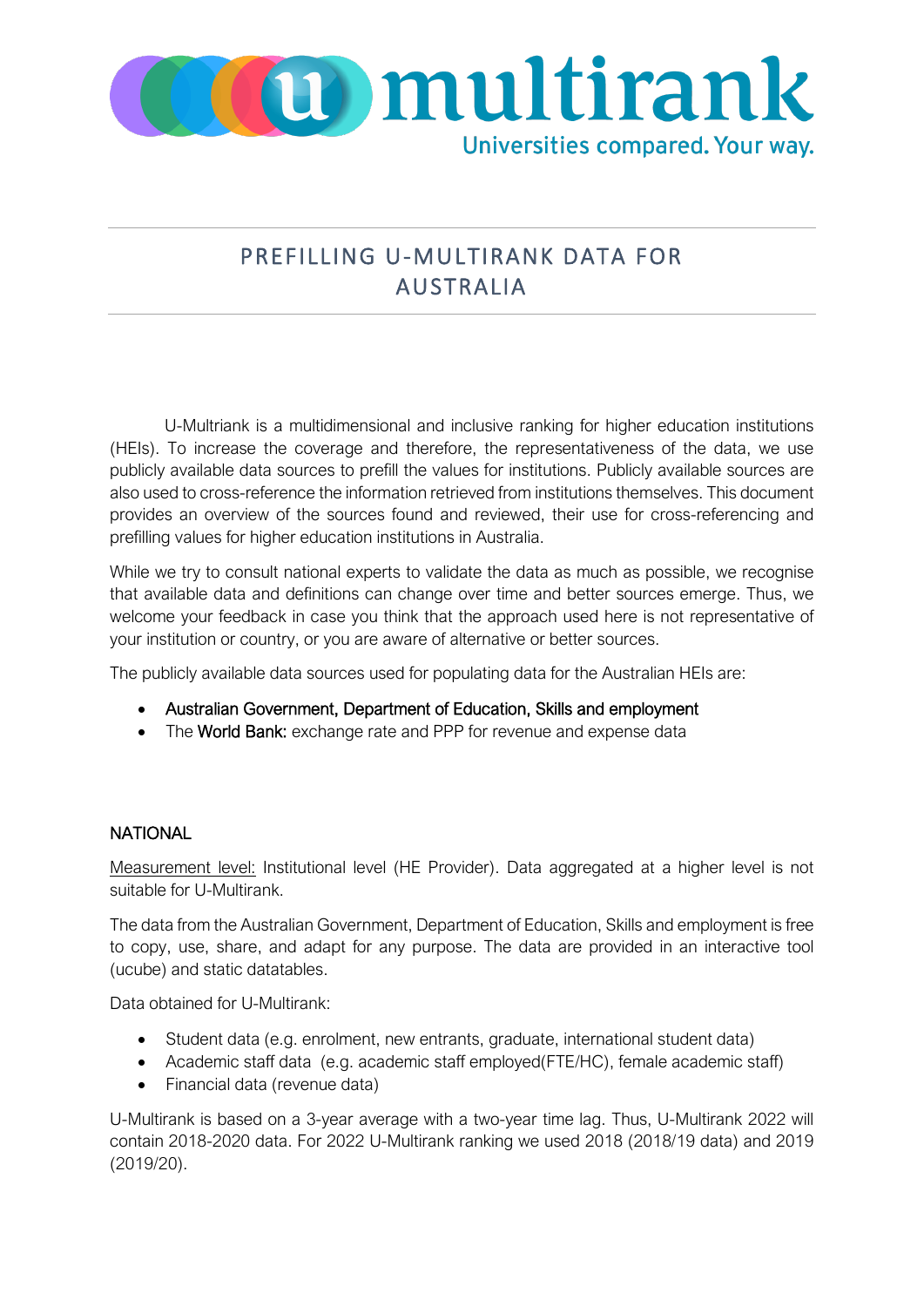

## INTERNATIONAL SOURCES

Measurement level: Institutional level except for exchange rate and PPP, which is required on a country level.

(the) World Bank provides financial and technical assistance to developing countries. At the World Bank, the Development Data Group coordinates statistical and data work and maintains a number of macro, financial and sector databases. The World Bank's data bank contains a large array of publicly available data<sup>[1](#page-1-0)</sup>, including exchange rate and PPP data.

Data obtained:

• Data on exchange rates and PPP rates to convert and compare revenue and expense data.

<span id="page-1-0"></span><sup>1</sup> World Bank. (2022). The Wolrd Bank Data. Retrieved from the World Bank: https://data.worldbank.org/about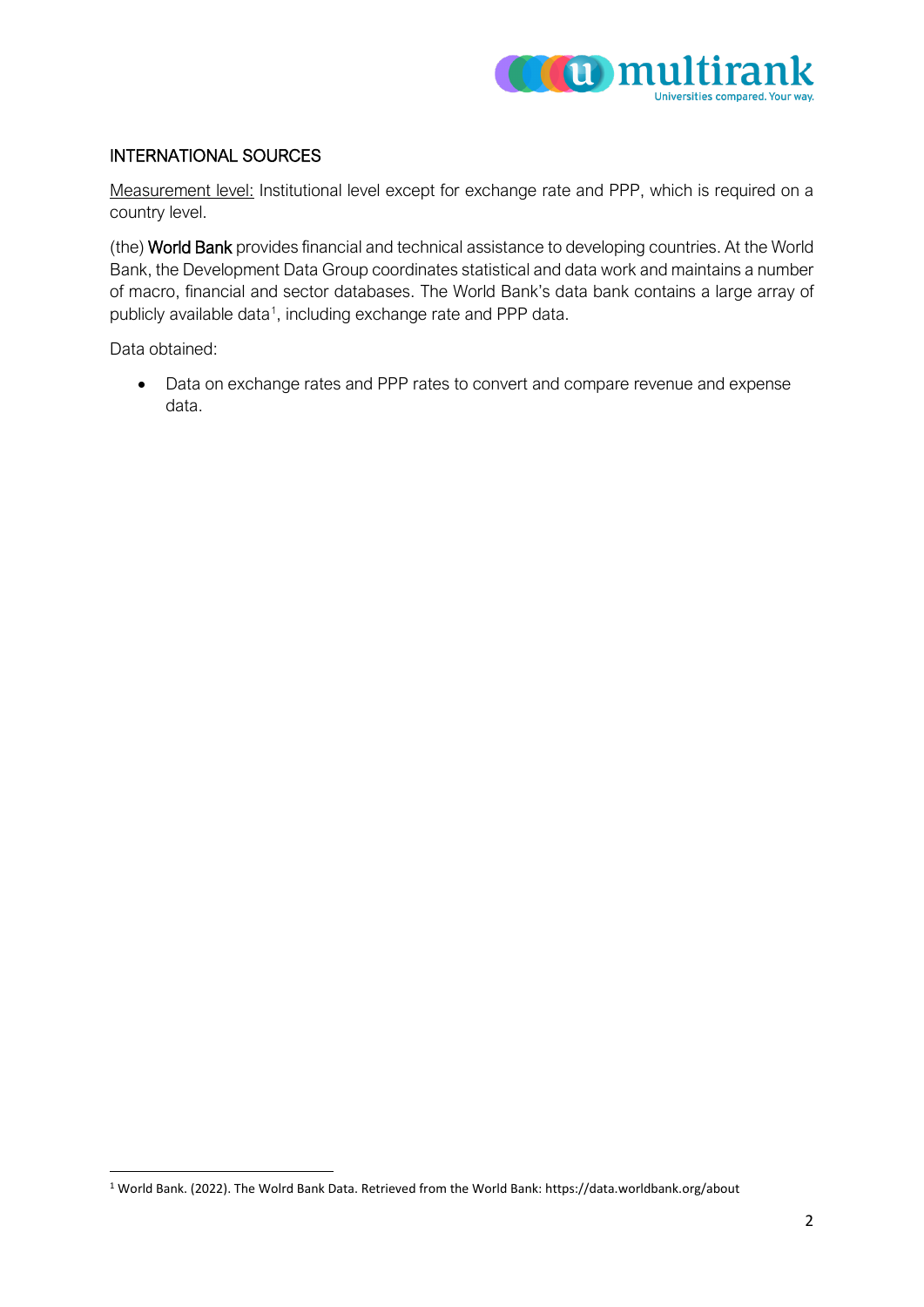

## APPENDIX

| <b>U-Multirank</b> | Data element     | <b>Mapped element</b>                                                                            |
|--------------------|------------------|--------------------------------------------------------------------------------------------------|
| Question           |                  |                                                                                                  |
| Q1: Name           | Legal name of    |                                                                                                  |
|                    | the institution  |                                                                                                  |
|                    | English name     |                                                                                                  |
|                    | to appear in U-  |                                                                                                  |
|                    | Multirank        |                                                                                                  |
| Q2: General        | Type of          |                                                                                                  |
| characteristics    | institution:     |                                                                                                  |
|                    | Public/ private  | WHED                                                                                             |
|                    | character:       |                                                                                                  |
|                    | Foundation       | <b>WHED</b>                                                                                      |
|                    | year of current  |                                                                                                  |
|                    | institution:     |                                                                                                  |
| Q3: Contact        | Contact person   |                                                                                                  |
|                    | first name:      |                                                                                                  |
|                    | Contact person   | Institution website                                                                              |
|                    | last name:       |                                                                                                  |
|                    | Position / Unit: | Institution website                                                                              |
| Q5: Students       | <b>Students</b>  | Source: ucube [enrolments]                                                                       |
|                    | enrolled         | Selection                                                                                        |
|                    |                  | Enrollment count by year [2018, 2019] by course level [total]                                    |
|                    | Female           | Source: ucube [enrolments]                                                                       |
|                    | students         | Selection                                                                                        |
|                    | enrolled         | Enrollment count by gender [women] by year [2018, 2019] by course level [total]                  |
| Q6:                | Foreign degree   | Source: ucube [enrolments]                                                                       |
| International      | seeking          | Selection                                                                                        |
| students           | students         | Enrollment count by citizenship category [overseas] by year [2018, 2019] by course level [total] |
|                    |                  |                                                                                                  |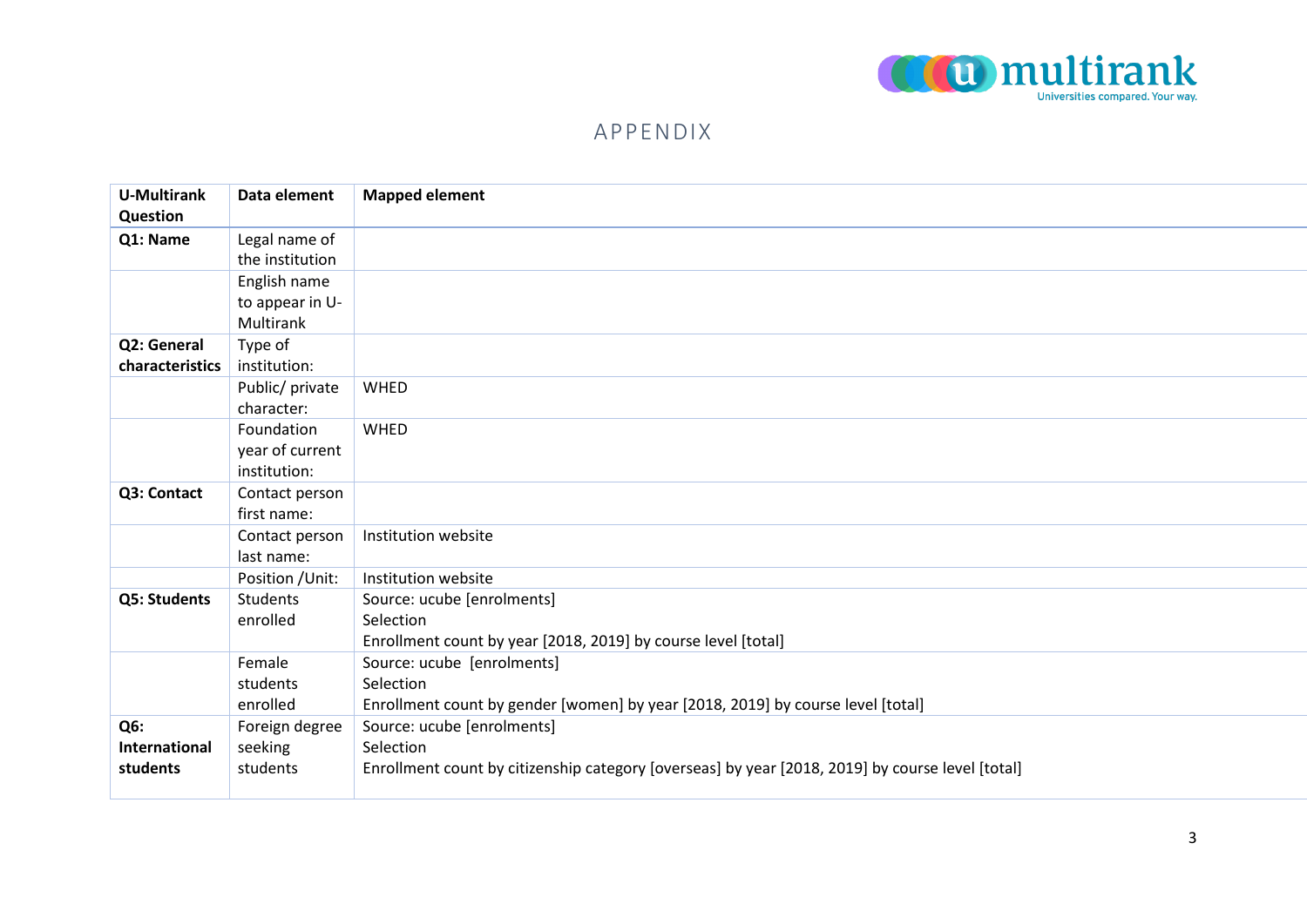

| <b>U-Multirank</b> | Data element    | <b>Mapped element</b>                                                                                                           |
|--------------------|-----------------|---------------------------------------------------------------------------------------------------------------------------------|
| Question           |                 |                                                                                                                                 |
| Q7: New            | New entrants    | Source: ucube [enrolments]                                                                                                      |
| entrants           | enrolled in 1st | Selection:                                                                                                                      |
|                    | year bachelor   | Enrolment count by commencing name [commencing] by year [2015-2019] by course level [bachelor]                                  |
|                    | programmes      |                                                                                                                                 |
|                    | New entrants    | Source: ucube [enrolments]                                                                                                      |
|                    | enrolled in 1st | Selection:                                                                                                                      |
|                    | year bachelor   | Enrolment count by commencing name [commencing] by year [2015-2019] by course level [bachelor] by mode [parttime] of attendance |
|                    | parttime        |                                                                                                                                 |
|                    | programmes      |                                                                                                                                 |
|                    | New entrants    | Source: Selected Higher Education Statistics, 2019 Student data                                                                 |
|                    | enrolled in 1st | Selection                                                                                                                       |
|                    | year master     | Master_i programmes: `Master's by Coursework`                                                                                   |
|                    | programmes      | Master_ii programmes: sum(`Master's by Research`, `Master's (Extended)                                                          |
|                    |                 |                                                                                                                                 |
|                    |                 |                                                                                                                                 |
|                    |                 |                                                                                                                                 |
|                    |                 |                                                                                                                                 |
|                    |                 |                                                                                                                                 |
|                    |                 |                                                                                                                                 |
|                    |                 |                                                                                                                                 |
|                    |                 |                                                                                                                                 |
|                    |                 |                                                                                                                                 |
| Q9:                | bachelor        | Source: Selected Higher Education Statistics, 2019 Student data                                                                 |
| <b>Graduates</b>   |                 | Selection                                                                                                                       |
|                    |                 | Table 14.8, [bachelor]                                                                                                          |
|                    |                 |                                                                                                                                 |
|                    |                 |                                                                                                                                 |
|                    | Master          | Source: Selected Higher Education Statistics, 2019 Student data                                                                 |
|                    |                 | Selection                                                                                                                       |
|                    |                 | Table 14.8,                                                                                                                     |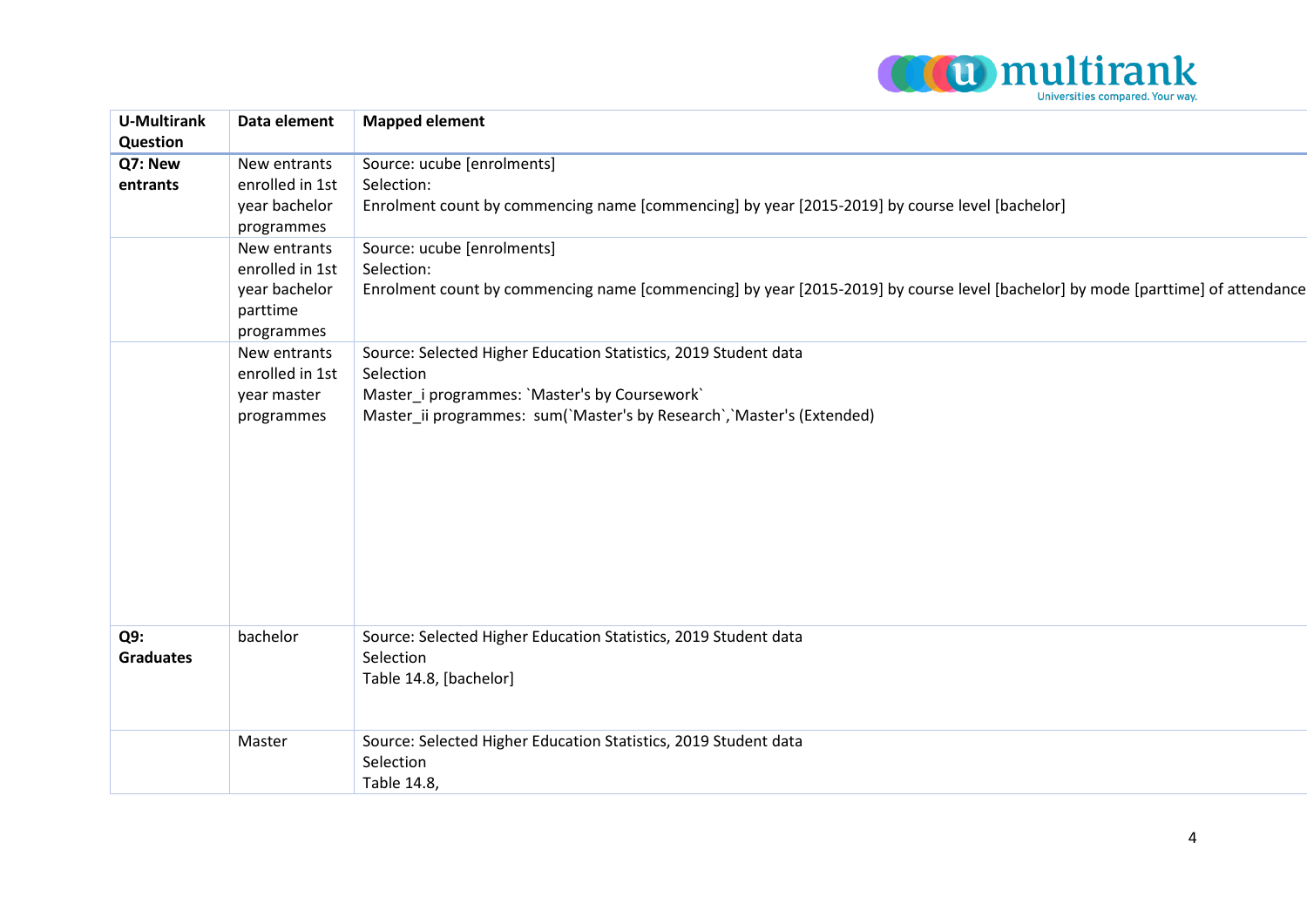

| <b>U-Multirank</b><br>Question       | Data element  | <b>Mapped element</b>                                                                                                                                                    |
|--------------------------------------|---------------|--------------------------------------------------------------------------------------------------------------------------------------------------------------------------|
|                                      |               | Master_i programmes: 'Master's by Coursework'<br>Master_ii programmes: sum('Master's by Research', 'Master's (Extended)                                                  |
|                                      | Doctorate/Phd | Source: Selected Higher Education Statistics, 2019 Student data<br>Selection<br>Table 14.8, [sum('Higher Doctorate', 'Doctorate by Research', 'Doctorate by Coursework)] |
| Q10:<br><b>Graduates by</b><br>field | Education     | Source: ucube [completions]<br>Selection:<br>Completion count by broad field of education [Education]                                                                    |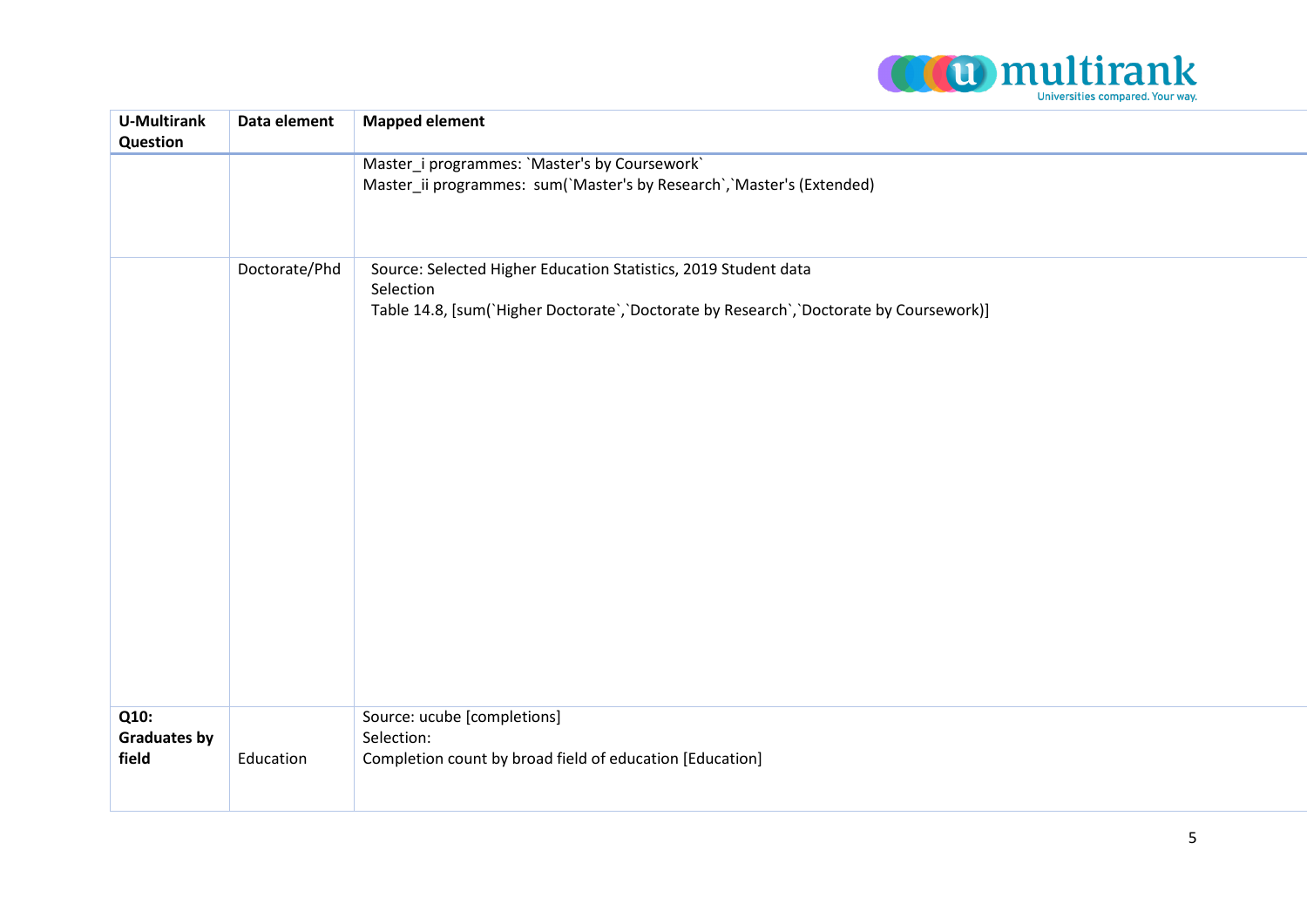

| <b>U-Multirank</b><br><b>Question</b> | Data element                                         | <b>Mapped element</b>                                                                                                                                        |
|---------------------------------------|------------------------------------------------------|--------------------------------------------------------------------------------------------------------------------------------------------------------------|
|                                       |                                                      |                                                                                                                                                              |
|                                       | <b>Humanities</b><br>and arts                        | Source: ucube [completions]<br>Selection:<br>Completion count by broad field of education [Creative Arts]                                                    |
|                                       | Social sciences                                      | Source: ucube [completions]<br>Selection:<br>Completion count by broad field of education [Society and Culture]                                              |
|                                       | <b>Business and</b><br>law                           | Source: ucube [completions]<br>Selection:<br>Completion count by broad field of education [Management and Commerce]                                          |
|                                       | Natural<br>science,<br>mathematics<br>and statistics | Source: ucube [completions]<br>Selection:<br>Completion count by broad field of education [Natural and Physical Sciences]                                    |
|                                       | Information<br>and<br>communication<br>technologies  | Source: ucube [completions]<br>Selection:<br>Completion count by broad field of education [Information Technology]                                           |
|                                       | Engineering,<br>manufacturing<br>and<br>construction | Source: ucube [completions]<br>Selection:<br>Completion count by broad field of education [Engineering and Related Technologies] [Architecture and Building] |
|                                       | Agriculture<br>forestry,                             | Source: ucube [completions]<br>Selection:<br>Completion count by broad field of education [Agriculture Environmental and Related Studies]                    |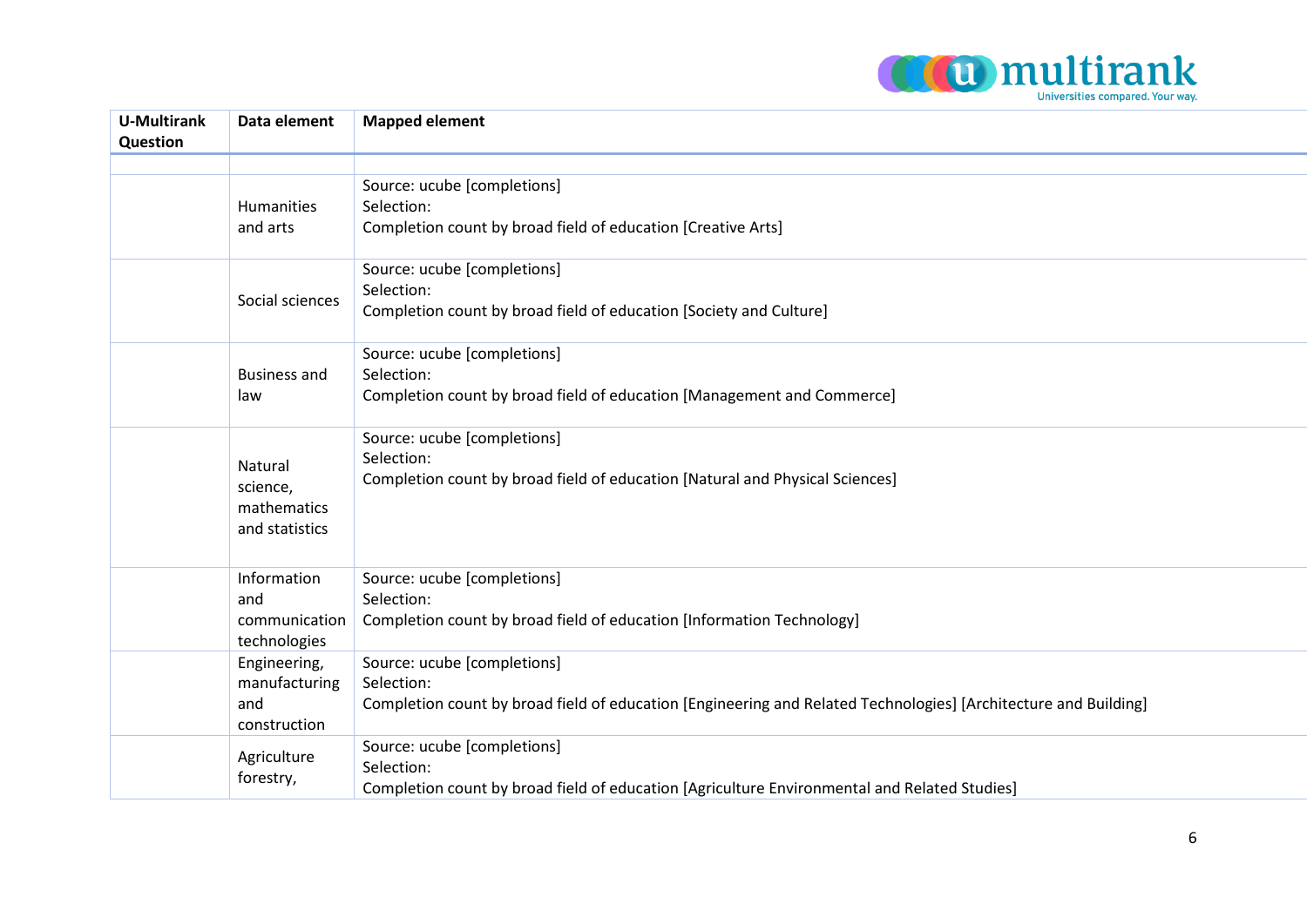

| <b>U-Multirank</b><br>Question   | Data element                 | <b>Mapped element</b>                                                                                                                      |
|----------------------------------|------------------------------|--------------------------------------------------------------------------------------------------------------------------------------------|
|                                  | fisheries and<br>veterinary  | [Architecture and Building                                                                                                                 |
|                                  | Health and<br>social welfare | Source: ucube [completions]<br>Selection:<br>Completion count by broad field of education [Health]                                         |
|                                  | Services                     | Source: ucube [completions]<br>Selection:<br>Completion count by broad field of education [Food Hospitality and Personal Services]         |
| Q14:<br><b>Academic</b><br>staff | Academic staff<br>in FTEs    | Source: ucube [staff]<br>Selection:<br>FTE Staff Count by current duty classification [all except non-academic classification level group] |
|                                  | Academic staff<br>head-count | Source: ucube [staff]<br>Selection:                                                                                                        |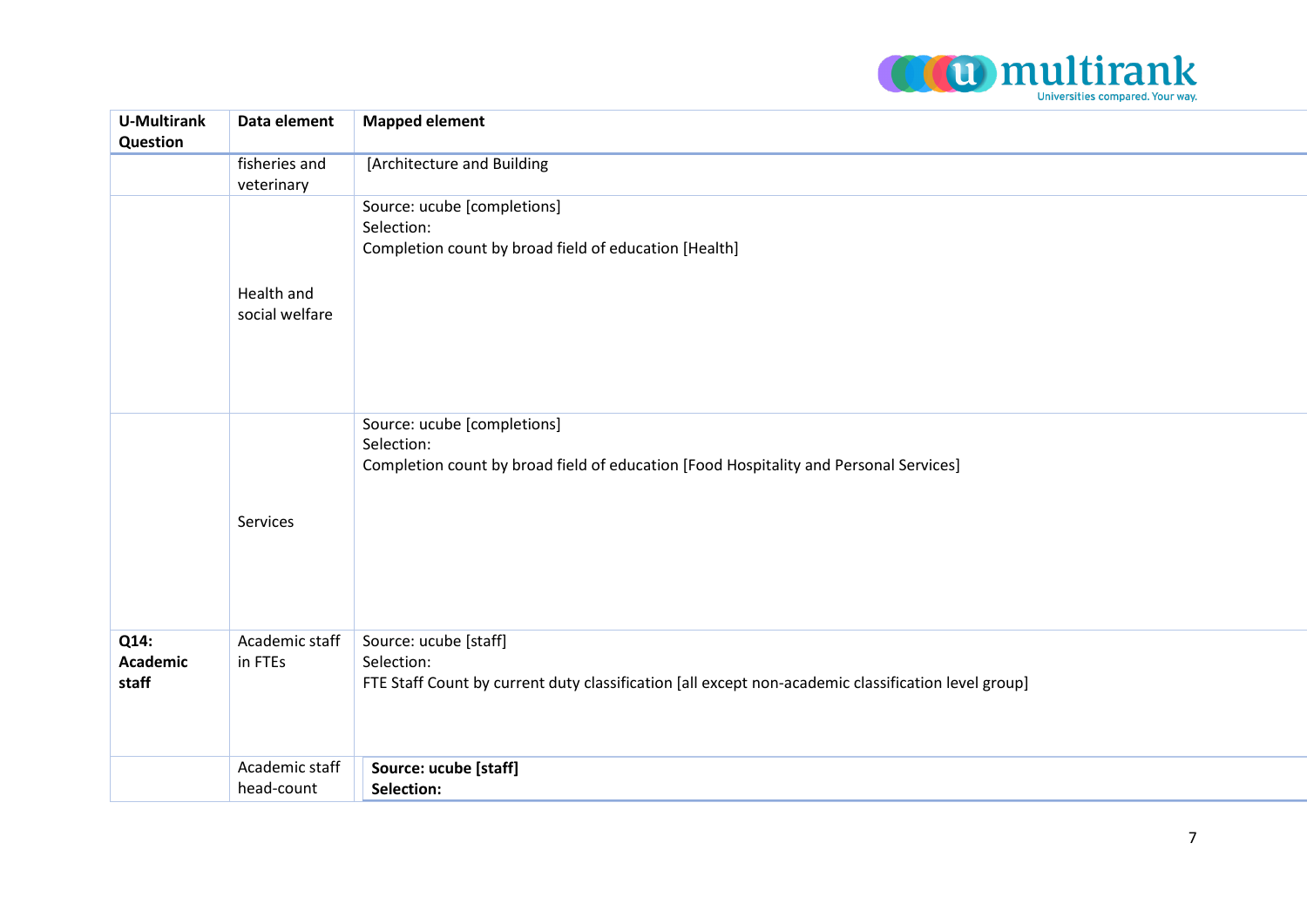

| <b>U-Multirank</b><br>Question | Data element                                                                  | <b>Mapped element</b>                                                                                                                                        |
|--------------------------------|-------------------------------------------------------------------------------|--------------------------------------------------------------------------------------------------------------------------------------------------------------|
|                                |                                                                               | Staff Count by current duty classification [all except non-academic classification level group]                                                              |
|                                | female<br>academic staff                                                      | Source: ucube [staff]<br>Selection:<br>Staff Count by current duty classification [all except non-academic classification level<br>group] by gender [female] |
| Q16: Currency<br>and Unit      | Currency                                                                      |                                                                                                                                                              |
| Q17:<br><b>Revenues</b>        | Unit                                                                          | 1000                                                                                                                                                         |
|                                | Total revenues                                                                | Source: Finance 2019 - Financial reports of higher education providers<br>Table 1 [Total Revenues from Continuing Operations]                                |
|                                | Fees from<br>courses<br>organised<br>within the<br>framework of<br>continuing | Source: Finance 2019 - Financial reports of higher education providers<br>Table 1 [Fees and Charges/ Continuing education]                                   |